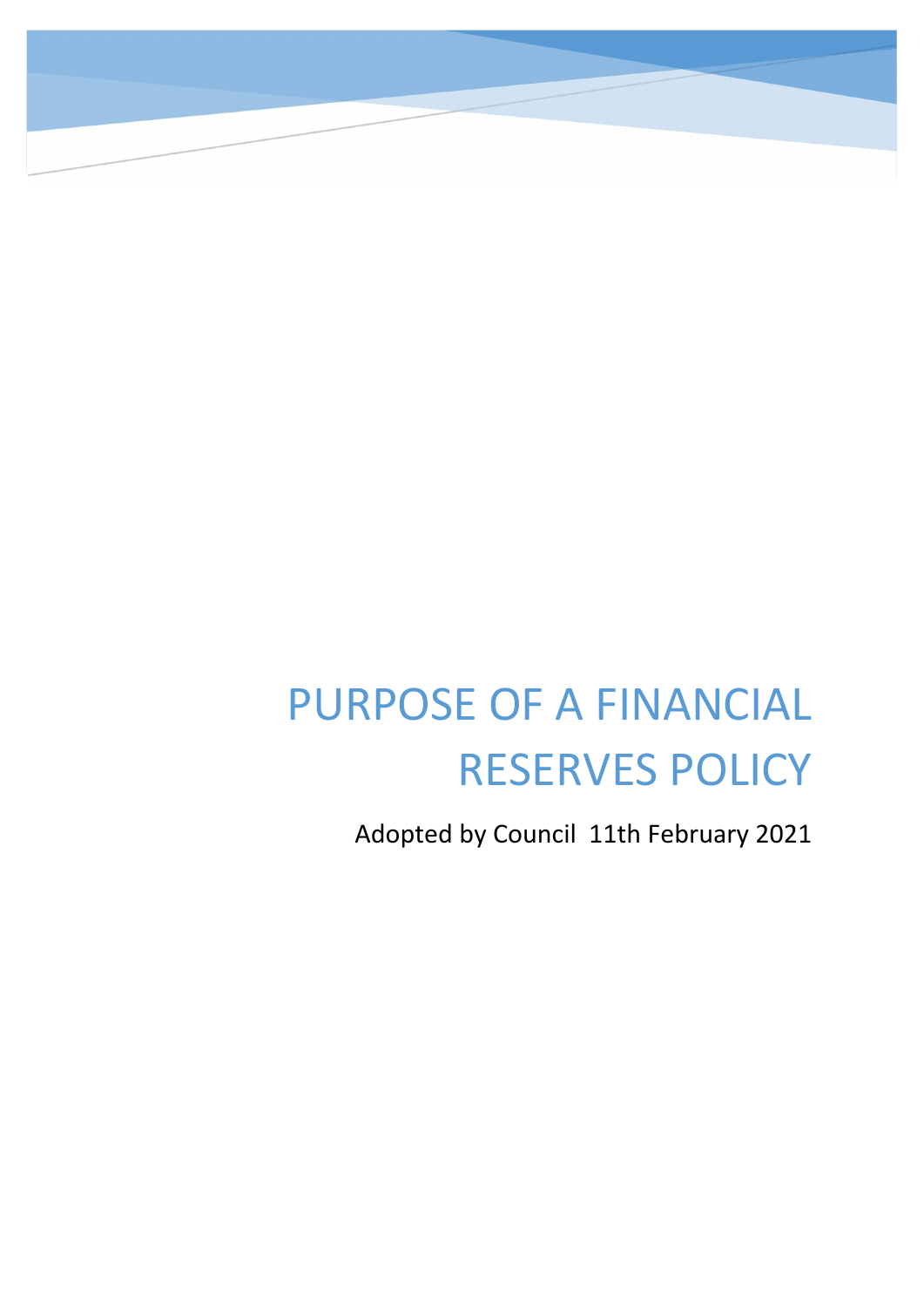#### 1. Purpose of a Financial Reserves Policy

Langtree Parish Council is required to maintain adequate financial reserves to meet the needs of the organisation, but has no legal powers to hold reserves other than those for reasonable working capital needs or for specifically earmarked purposes.

The purpose of this policy is to set out how the Parish Council will determine and review the level of such reserves, and how they will be used.

Local government legislation requires parishes to have regard to the level of reserves needed for meeting estimated future expenditure, when calculating their budget. However, there is no specified minimum or maximum level of reserves that an authority should hold, and it is the responsibility of the Responsible Financial Officer (Clerk) to advise the Parish Council about the level of reserves, and to ensure that there are key protocols for their establishment and use.

Reserves can be used for long term planned or exceptional (unbudgeted or higher than expected) expenditure on the following conditions:

- The expenditure must not be recurring
- Income in reserves from the sale of fixed assets ('capital receipts') such as the sale of land, can only be used for capital projects, such as the acquisition and enhancement of land, building, vehicles, plant and equipment.

Budget allocations can be moved from one budget line to another during the course of a financial year, with approval from the Parish Council, as long as the total expenditure for the financial year is not exceeded.

## 2. Types of reserve

Reserves can be categorised as earmarked (held for a specific purpose), general (held to cushion the impact of uneven cash flows or unexpected events), or ringfenced (held for one purpose only and cannot be transferred).

#### 2.1 Earmarked reserves

Earmarked reserves are a means of building up funds over several years to deliver a defined project, predicted liabilities or for known significant expenditure. They are not to be used for emergency operations.

Earmarked reserves must be reviewed and/or established by the Council at the annual budget setting meeting. Any changes to the proposed use of reserves must be agreed by Council. The RFO will note earmarked reserves movements at the end of the financial year. Earmarked reserves are held for specific projects or purposes, or to meet known or predicted liabilities, for example:

 Renewals – to enable the Parish Council to plan and finance an effective programme of equipment replacement. These reserves are a mechanism